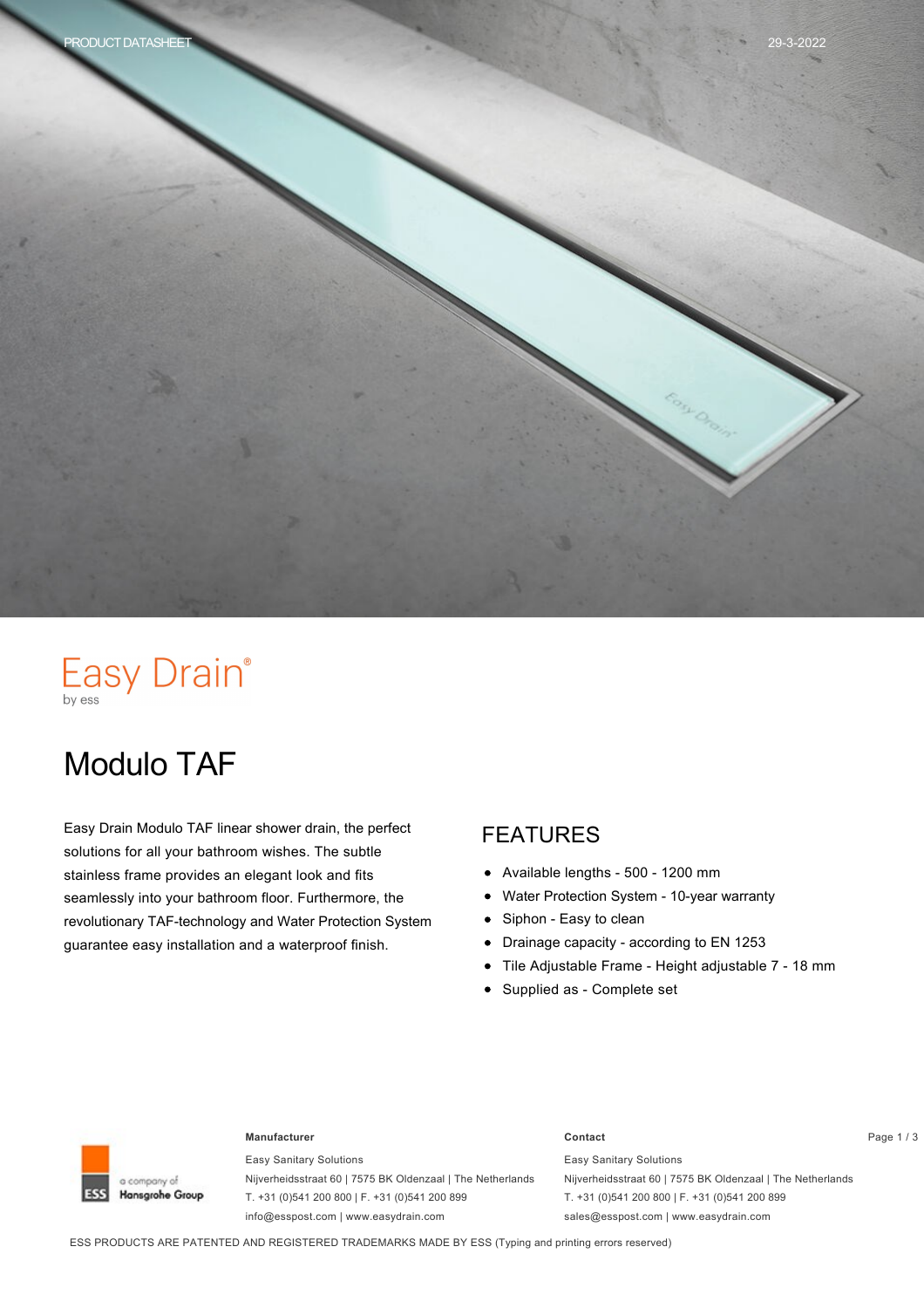#### GENERAL

| Serie         | Modulo TAF                                |
|---------------|-------------------------------------------|
| Name          | Modulo TAF                                |
| Model         | Rectangular shower drain                  |
| Length (mm)   | 500, 600, 700, 800, 900, 1000, 1100, 1200 |
| Product type  | Complete                                  |
| Application   | New construction, Renovation              |
| Certification | EN1253, ETAG-022, DIN 18534               |
|               |                                           |

#### **INSTALLATION**

| Substrate                                   | Concrete / Sand Cement, Wooden floors, Lewis sheets |
|---------------------------------------------|-----------------------------------------------------|
| Floor finish                                | Tiles / Mosaic, Glass Mosaic, Thin tiles            |
| Height adjustable feet                      | Included                                            |
| Installation option                         | Floor                                               |
| Outlet                                      | Horizontal (Vertical outlet optional)               |
| Connection (mm)                             | 50 (Global) / 56 (UK)                               |
| Min. installation depth (mm) (built-in set) | 87                                                  |
| Min. installation depth (mm) (incl. grate)  | 94                                                  |

#### DRAINAGE

| Max. drainage capacity entrance (I/min) | 33 |
|-----------------------------------------|----|
| Max. drainage capacity wall (I/min)     |    |
| Max. drainage capacity (I/min)          |    |

#### **BUILT-IN SET**

| Pre-assembled sealing membrane | Included                                             |
|--------------------------------|------------------------------------------------------|
| Siphon features                | Cleanable, Pivotable & adjustable, Height adjustable |
| Water seal height (mm)         | 50                                                   |
| Outlet                         | Horizontal (Vertical outlet optional)                |
| Material siphon                | Polypropylene (PP)                                   |
|                                |                                                      |

#### **DESIGN**

| Grate finish                   | Green glass                 |
|--------------------------------|-----------------------------|
| Grate pattern                  | Zero / Closed               |
| Grate width (mm)               | 45                          |
| Grate tile insert (mm)         | N.A.                        |
| Adjustable grate               | <b>No</b>                   |
| Frame type                     | TAF (Tile Adjustable Frame) |
| <b>TAF Frame material</b>      | Stainless steel (304)       |
| Design frame finish            | N.A.                        |
| Frame width (mm)               | 62                          |
| Wheelchair accessible          | <b>No</b>                   |
| <b>Extension set available</b> | Yes                         |



Easy Sanitary Solutions Nijverheidsstraat 60 | 7575 BK Oldenzaal | The Netherlands T. +31 (0)541 200 800 | F. +31 (0)541 200 899 info@esspost.com | www.easydrain.com

## **Manufacturer Contact** Page 2 / 3

Easy Sanitary Solutions Nijverheidsstraat 60 | 7575 BK Oldenzaal | The Netherlands T. +31 (0)541 200 800 | F. +31 (0)541 200 899 sales@esspost.com | www.easydrain.com

ESS PRODUCTS ARE PATENTED AND REGISTERED TRADEMARKS MADE BY ESS (Typing and printing errors reserved)